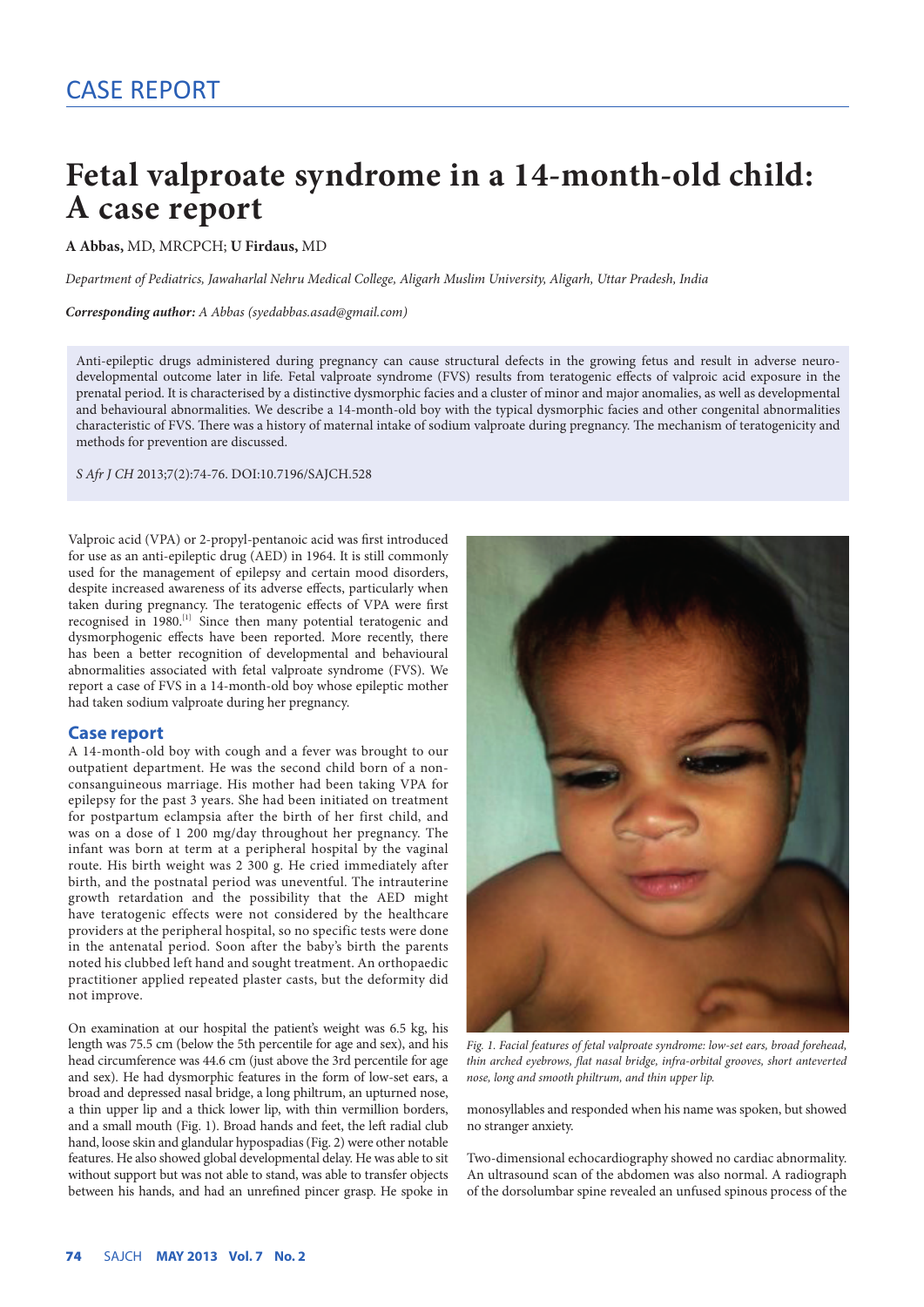

*Fig. 2. Glandular hypospadias.*

L5 vertebra. A radiograph of the skull was normal. In view of the history of maternal intake of VPA during pregnancy and the typical dysmorphic features, a diagnosis of FVS was made.

## **Discussion**

None of the currently available AEDs are completely safe during pregnancy, but VPA appears to be the most teratogenic. In approximately 1 in 250 pregnancies the fetus is known to be exposed to AEDs, and a significant proportion of these are exposed to VPA.[2] The overall risk of major congenital malformation (MCM) in patients receiving AEDs during pregnancy is 4.2%. The MCM rate is higher for polytherapy than for monotherapy, and polytherapy regimens containing valproate result in significantly more MCMs than those not containing valproate. For monotherapy exposure, valproate has a higher MCM rate than any other AED if taken in a dose exceeding 1 000 mg per day.<sup>[3]</sup>

There have been no reports of an increased risk of maternal complications during pregnancies exposed to VPA, or of increased rates of instrumental deliveries, birth asphyxia or stillbirths in FVS. The majority of affected babies are of average birth weight, although 10% are small for gestational age and 11 - 17% have a large birth weight of over 4 000  $g^{[4]}$  Our patient had a low birth weight and no perinatal complications.

The dysmorphic features described in FVS consist of a prominent metopic ridge, thin arched eyebrows with medial deficiency, epicanthic folds, infra-orbital grooves, a broad nasal bridge, a short anteverted nose and a smooth, long philtrum with a thin upper lip.[5] However, it is not the individual dysmorphic features but the complete facial phenotype that provides clues to the presence of the condition. These features are best appreciated in infancy, as they become less obvious with age. Our patient had the typical dysmorphic facies for FVS.

There is a 6 - 9% risk of congenital malformations in infants exposed to VPA prenatally, compared with 2 - 3% in the general population.<sup>[3]</sup> Babies of mothers exposed to VPA have a 10 times increased risk of neural tube defects (NTDs). The defects are mostly in the lower dorsal and sacral region and are skin covered. The level of maternal alpha-fetoprotein (AFP) may therefore not rise in the presence of NTD. This makes targeted ultrasound of the caudal spine more important than raised AFP levels in the evaluation of valproateexposed fetuses. Our patient had skin-covered spina bifida involving the L5 vertebra. In his review of the literature on children with FVS

from 1978 to 2000, Kozma found that the majority of patients had musculoskeletal abnormalities. Other deformities in decreasing order of frequency were skin defects, cardiovascular abnormalities, genital and pulmonary abnormalities and neural tube defects.<sup>[6]</sup> Our patient, however, had no clinical evidence of any congenital heart disease, and this was later confirmed by a 2D echocardiogram.

The risk of oral clefts seems to increase only when VPA is used in combination with other AEDs.[7] This is consistent with our case, in which no oral cleft was present. The risk of a limb abnormality from VPA exposure has been estimated to be about 0.42%. This may include radial ray defects, split hand, post-axial polydactyly and pre-axial polydactyly.[8] Our patient had a left radial club hand, but no other limb anomaly was present. Hypospadias and undescended testes are seen relatively frequently with VPA exposure. Renal abnormalities, including renal hypoplasia, hydronephrosis and duplication of the calyceal system, have been reported less frequently.[9] Our patient had a glandular hypospadias, but both testes were descended and no renal abnormalities were detected on the ultrasound scan.

Global developmental delay is present only in severely affected cases. In general, the most frequently affected developmental aspect is speech and language.<sup>[10]</sup> Our patient showed evidence of global developmental delay. However, he had no features suggestive of autism, Asperger's syndrome or autistic spectrum disorder, although these are frequently associated with FVS.

There is still uncertainty about the mechanism of teratogenicity of VPA. It has been suggested that the accumulated epoxides may act as teratogen. Epoxide hydrolase is the enzyme involved in VPA metabolism, the inhibition of which results in accumulation of epoxides. Alteration in intracellular pH, interference with embryonic lipid and zinc metabolism are other proposed causes for teratogenicity.[11]

There is often a wide variation in the clinical presentation of the condition, even between siblings, which makes the diagnosis difficult. This variation in presentation is attributed to a number of factors such as such as maternal seizures during pregnancy, folic acid intake, dose and timing of exposure of VPA, parental factors such as IQ and socio-economic status, and genetic susceptibility.

Management of FVS includes surgical management of the malformations wherever indicated and feasible. Early speech therapy and physiotherapy for patients with motor developmental delay is another cornerstone in the treatment. Extra help at school may be needed for a large proportion of children with learning disability.

VPA is a widely used AED, particularly in resource-poor countries, and its efficacy as a broad-spectrum antiepileptic is undisputed. Nevertheless, a balance between the therapeutic effects of this drug and its teratogenic effects is critical in the management of women with epilepsy. In focal-onset epilepsy, alternatives such as carbamazepine are effective and should be used in view of their better safety profile during pregnancy. An attempt should be made to reduce the dose of VPA below 1 000 mg/day, as the risk of teratogenicity is much higher above this dose. Also, women who take more than one medication for control of their epilepsy should be advised to change to monotherapy if possible, as polytherapy is reported to be more harmful. In addition, high-dose folic acid (4 mg/day) should be given to all pregnant women on anti-epileptic treatment, starting at least 6 weeks before conception and continuing through the first trimester.[12] Folic acid supplements are thought to be protective against malformations, in particular against NTDs.